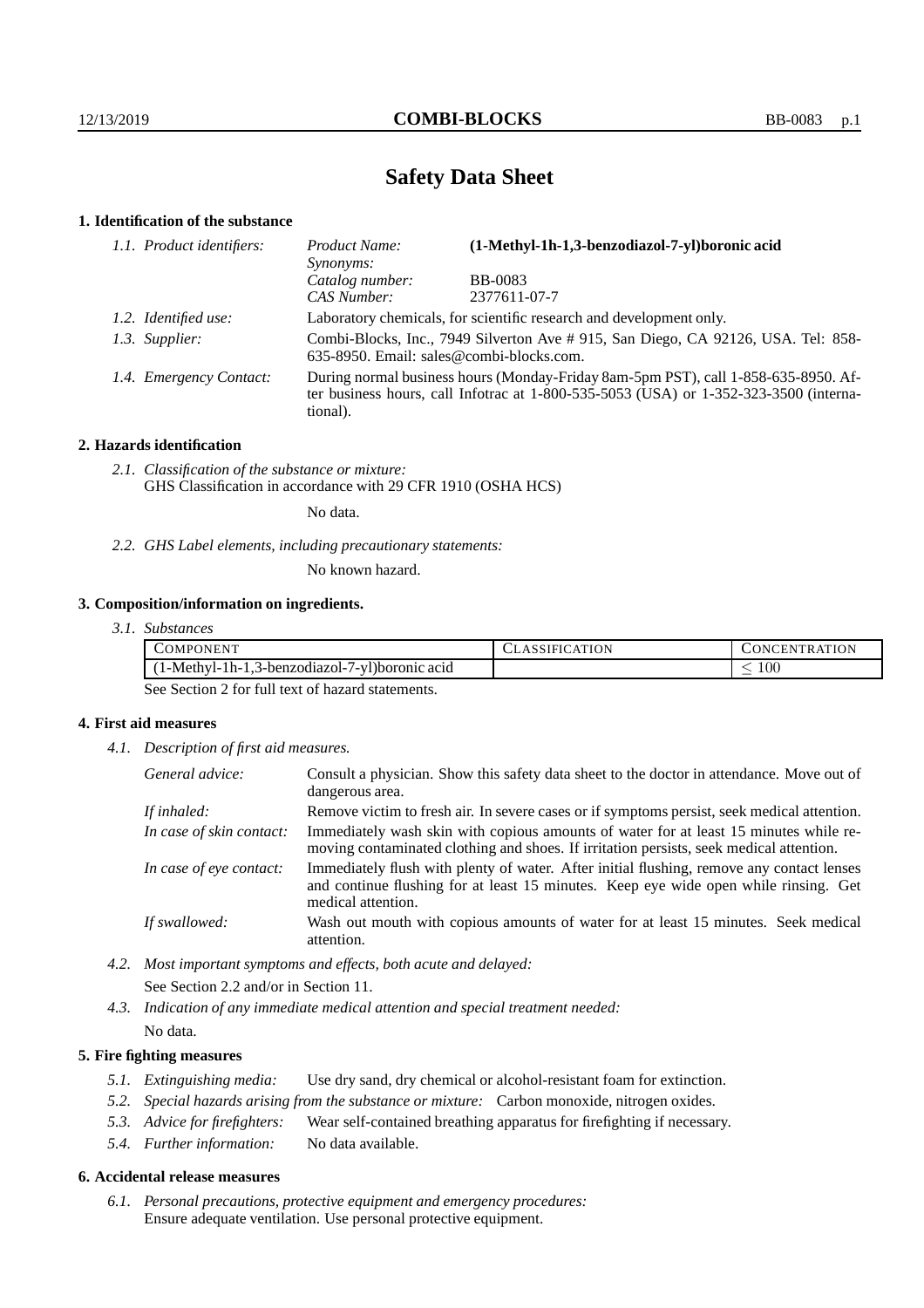|  | 6.2. Environmental precautions:                                                                                                                                                                                                                                     |                                                                                                                                                                                                                                                                    |  |  |
|--|---------------------------------------------------------------------------------------------------------------------------------------------------------------------------------------------------------------------------------------------------------------------|--------------------------------------------------------------------------------------------------------------------------------------------------------------------------------------------------------------------------------------------------------------------|--|--|
|  | Should not be released into the environment. See Section 12 for additional ecological information.                                                                                                                                                                  |                                                                                                                                                                                                                                                                    |  |  |
|  | 6.3. Methods and materials for containment and cleaning up:<br>Sweep up or vacuum up spillage and collect in suitable container for disposal.                                                                                                                       |                                                                                                                                                                                                                                                                    |  |  |
|  |                                                                                                                                                                                                                                                                     |                                                                                                                                                                                                                                                                    |  |  |
|  | 6.4. Reference to other sections:                                                                                                                                                                                                                                   |                                                                                                                                                                                                                                                                    |  |  |
|  |                                                                                                                                                                                                                                                                     | Refer to protective measures listed in Sections 8 and 13.                                                                                                                                                                                                          |  |  |
|  | 7. Handling and storage                                                                                                                                                                                                                                             |                                                                                                                                                                                                                                                                    |  |  |
|  |                                                                                                                                                                                                                                                                     | 7.1. Precautions for safe handling: Avoid contact with skin and eyes. Avoid inhalation of vapour or mist. Keep away<br>from sources of ignition - No smoking. Take measures to prevent the build up of electro-<br>static charge. For precautions see section 2.2. |  |  |
|  | 7.2. Conditions for safe storage, including any incompatibilities: Store under $-20^{\circ}$ C. Keep container tightly closed in<br>a dry and well-ventilated place. Containers which are opened must be carefully resealed<br>and kept upright to prevent leakage. |                                                                                                                                                                                                                                                                    |  |  |
|  | Laboratory chemicals, for scientific research and development only.<br>7.3. Specific end use(s):                                                                                                                                                                    |                                                                                                                                                                                                                                                                    |  |  |
|  | 8. Exposure Controls / Personal protection                                                                                                                                                                                                                          |                                                                                                                                                                                                                                                                    |  |  |
|  | 8.1. Control parameters:                                                                                                                                                                                                                                            |                                                                                                                                                                                                                                                                    |  |  |
|  | Components with workplace control parameters: Contains no substances with occupational exposure limit values.                                                                                                                                                       |                                                                                                                                                                                                                                                                    |  |  |
|  | 8.2. Exposure controls:                                                                                                                                                                                                                                             |                                                                                                                                                                                                                                                                    |  |  |
|  |                                                                                                                                                                                                                                                                     | Appropriate engineering controls: Ensure that eyewash stations and safety showers are close to the workstation<br>location. Ensure adequate ventilation, especially in confined areas.                                                                             |  |  |
|  | Personal protective equipment:                                                                                                                                                                                                                                      |                                                                                                                                                                                                                                                                    |  |  |
|  | Eye/face protection:                                                                                                                                                                                                                                                | Wear appropriate protective eyeglasses or chemical safety goggles as described by OSHA's<br>eye and face protection regulations in 29 CFR 1910.133 or European Standard EN166.                                                                                     |  |  |
|  | Skin protection:                                                                                                                                                                                                                                                    | Handle with gloves. Gloves must be inspected prior to use. Use proper glove removal<br>technique (without touching glove's outer surface) to avoid skin contact with this product.                                                                                 |  |  |

| Eye/face protection:               | Wear appropriate protective eyeglasses or chemical safety goggles as described by OSHA's<br>eye and face protection regulations in 29 CFR 1910.133 or European Standard EN166.<br>Handle with gloves. Gloves must be inspected prior to use. Use proper glove removal<br>technique (without touching glove's outer surface) to avoid skin contact with this product.<br>Dispose of contaminated gloves after use in accordance with applicable laws and good<br>laboratory practices. Wash and dry hands |                                                                                |  |
|------------------------------------|----------------------------------------------------------------------------------------------------------------------------------------------------------------------------------------------------------------------------------------------------------------------------------------------------------------------------------------------------------------------------------------------------------------------------------------------------------------------------------------------------------|--------------------------------------------------------------------------------|--|
| Skin protection:                   |                                                                                                                                                                                                                                                                                                                                                                                                                                                                                                          |                                                                                |  |
| <b>Body Protection:</b>            | Complete suit protecting against chemicals, Flame retardant antistatic protective clothing.,<br>The type of protective equipment must be selected according to the concentration and<br>amount of the dangerous substance at the specific workplace.                                                                                                                                                                                                                                                     |                                                                                |  |
| Respiratory protection:            |                                                                                                                                                                                                                                                                                                                                                                                                                                                                                                          |                                                                                |  |
| Control of environmental exposure: | drains.                                                                                                                                                                                                                                                                                                                                                                                                                                                                                                  | Prevent further leakage or spillage if safe to do so. Do not let product enter |  |

# **9. Physical and chemical properties**

*9.1. Information on basic physical and chemical properties*

| (a)     | Appearance:                                   | Solid          |
|---------|-----------------------------------------------|----------------|
| (b)     | Odour:                                        | No data        |
| (c)     | Odour Threshold:                              | No data        |
| (d)     | $pH$ :                                        | No data        |
| (e)     | Melting point/freezing point:                 | $140 - 160$ °C |
| (f)     | Initial boiling point and boiling range:      | No data        |
| (g)     | Flash point:                                  | No data        |
| (h)     | Evaporatoin rate:                             | No data        |
| (i)     | Flammability (solid, gas):                    | No data        |
| (j)     | Upper/lower flammability or explosive limits: | No data        |
| (k)     | Vapour pressure:                              | No data        |
| (1)     | Vapour density:                               | No data        |
| (m)     | Relative density:                             | No data        |
| (n)     | Water solubility:                             | No data        |
| $\circ$ | Partition coefficient: n-octanol/water:       | No data        |
| (p)     | Auto-ignition:                                | No data        |
| (q)     | Decomposition temperature:                    | No data        |
| (r)     | Viscosity:                                    | No data        |
| (s)     | Explosive properties:                         | No data        |
| (t)     | Oxidizing properties:                         | No data        |
|         |                                               |                |